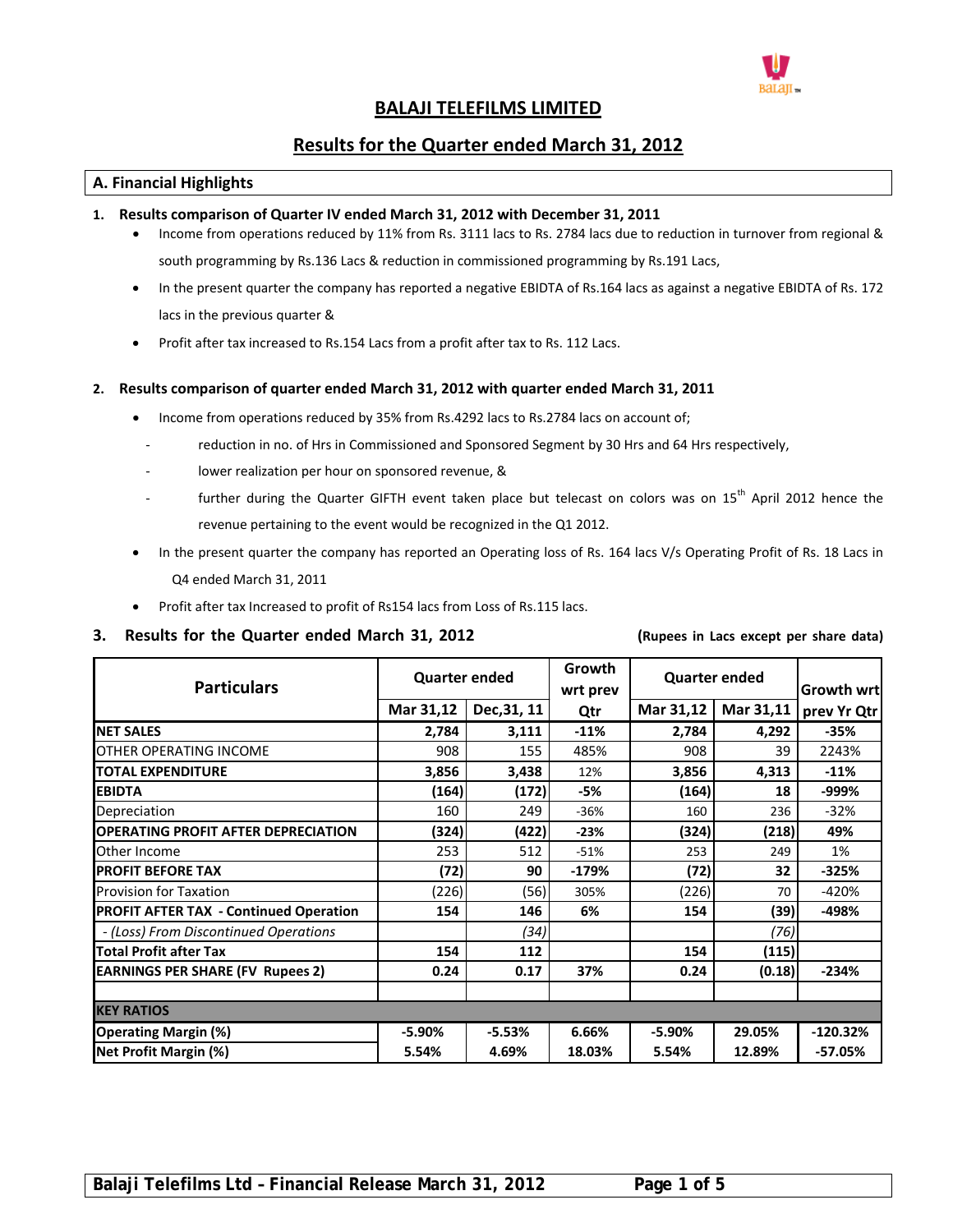

## **A) For Quarter Ended March 31, 2012 V/s Quarter ended December 31, 2011**

- Realization per hour from Commissioned programming (HSM) reduced to Rs. 18.60 lacs v/s Rs.19.96 lacs in the previous quarter
- Realization per hour from Sponsored programming reduced from Rs.3.26 lacs in the previous quarter to Rs.1.91 lacs per hour in the current quarter
- Hours of Commissioned programs remained constant at 120 hours
- Hours of Sponsored programs increased from 94.50 hours in previous quarter to 126 hours in the current quarter

## **B) For Quarter Ended March 31, 2012 V/s Quarter ended March 31, 2011**

- Realization per hour from Commissioned programming (HSM) increased to Rs.18.60 lacs in Q4 12 as against Rs.18.07 lacs in Q4 11
- Realization per hour from Sponsored programming reduced from Rs.3.51 lacs in Q4 12 to Rs. 1.91 Lacs per hr in Q4 11
- Hours of Commissioned programs (HSM) reduced from 150 hours in Q4 2011 to 120 hours in Q4 12
- Hours of Sponsored programs reduced from 190 hours in Q4 2011 to 126 hours in Q4 12

# **C) SHOW REPORT FOR THE QUARTER ENDED MARCH 31, 2012**

| А:        | <b>EXISTING SHOWS</b><br>1 Hindi Speaking Market - Commissioned |                |                   | (In Mins)       |                 |
|-----------|-----------------------------------------------------------------|----------------|-------------------|-----------------|-----------------|
|           | <b>SERIAL</b>                                                   | <b>CHANNEL</b> | <b>TIME</b>       | <b>DURATION</b> | <b>SCHEDULE</b> |
|           | Pavitra Rishtaa                                                 | Zee TV         | 9.00pm - 9.30pm   | 0:30            | 5 times a Week  |
|           | Bade Achee Lagte Ho                                             | Sony TV        | 10.30pm -11.00pm  | 0:30            | 4 times a Week  |
|           | Parichay                                                        | Colors TV      | 9.30pm - 10.00pm  | 0:30            | 5 times a Week  |
|           | Kya Hua Tera Vaada                                              | Sony TV        | 10.00pm - 10.30pm | 0:30            | 4 times a Week  |
|           | Gumraah                                                         | Channel V      | 7.00pm - 8.00pm   | 1:00            | 1 time a Week*  |
|           | *would be 4 times as week from 4th July onwards                 |                |                   |                 |                 |
|           | 2 Marathi Speaking Market - Commissioned                        |                |                   | (In Mins)       |                 |
|           | <b>SERIAL</b>                                                   | <b>CHANNEL</b> | <b>TIME</b>       | <b>DURATION</b> | <b>SCHEDULE</b> |
|           | Rang Maza Vegada                                                | Saam TV        | 8.00pm-8.30pm     | 0:30            | 6 times a Week  |
| b)        | <b>South Market - Sponsored</b>                                 |                |                   | (In Mins)       |                 |
|           | <b>SERIAL</b>                                                   | <b>CHANNEL</b> | <b>TIME</b>       | <b>DURATION</b> | <b>SCHEDULE</b> |
|           | Kasturi                                                         | Sun TV         | 11 am-11.30 am    | 0:30            | 5 times a Week  |
|           | Nuvvu Nachaav                                                   | Gemini TV      | 2.00pm-2.30pm     | 0:30            | 5 times a Week  |
|           | Kalyani                                                         | Udaya TV       | 2.00pm-2.30pm     | 0:30            | 5 times a Week  |
|           | Ugaddi                                                          | Udaya TV       | 7 pm -7.30 pm     | 0:30            | 5 times a Week  |
|           |                                                                 |                |                   |                 |                 |
| <b>B:</b> | <b>CHANGES DURING THE QUARTER (OFF AIR)</b>                     |                |                   | (In Mins)       |                 |
|           | <b>SERIAL</b>                                                   | <b>CHANNEL</b> | <b>TIME</b>       | <b>DURATION</b> | <b>SCHEDULE</b> |
|           | Bandha Reshamache                                               | Star Pravah    | 8.30pm-9.00pm     | 0:30            | 6 times a Week  |
|           | Arundhati                                                       | Zee Marathi    | 7.30pm-8.00pm     | 0:30            | 6 times a Week  |
|           | Sindor Mange Tikuli                                             | Mahuaa TV      | 8.00pm-8.30pm     | 0:30            | 4 times a Week  |
|           | Kanna Varri Kalalu                                              | Gemini TV      | 2.00pm-2.30pm     | 0:30            | 5 times a Week  |
|           |                                                                 |                |                   |                 |                 |

**Balaji Telefilms Ltd – Financial Release March 31, 2012 Page 2 of 5**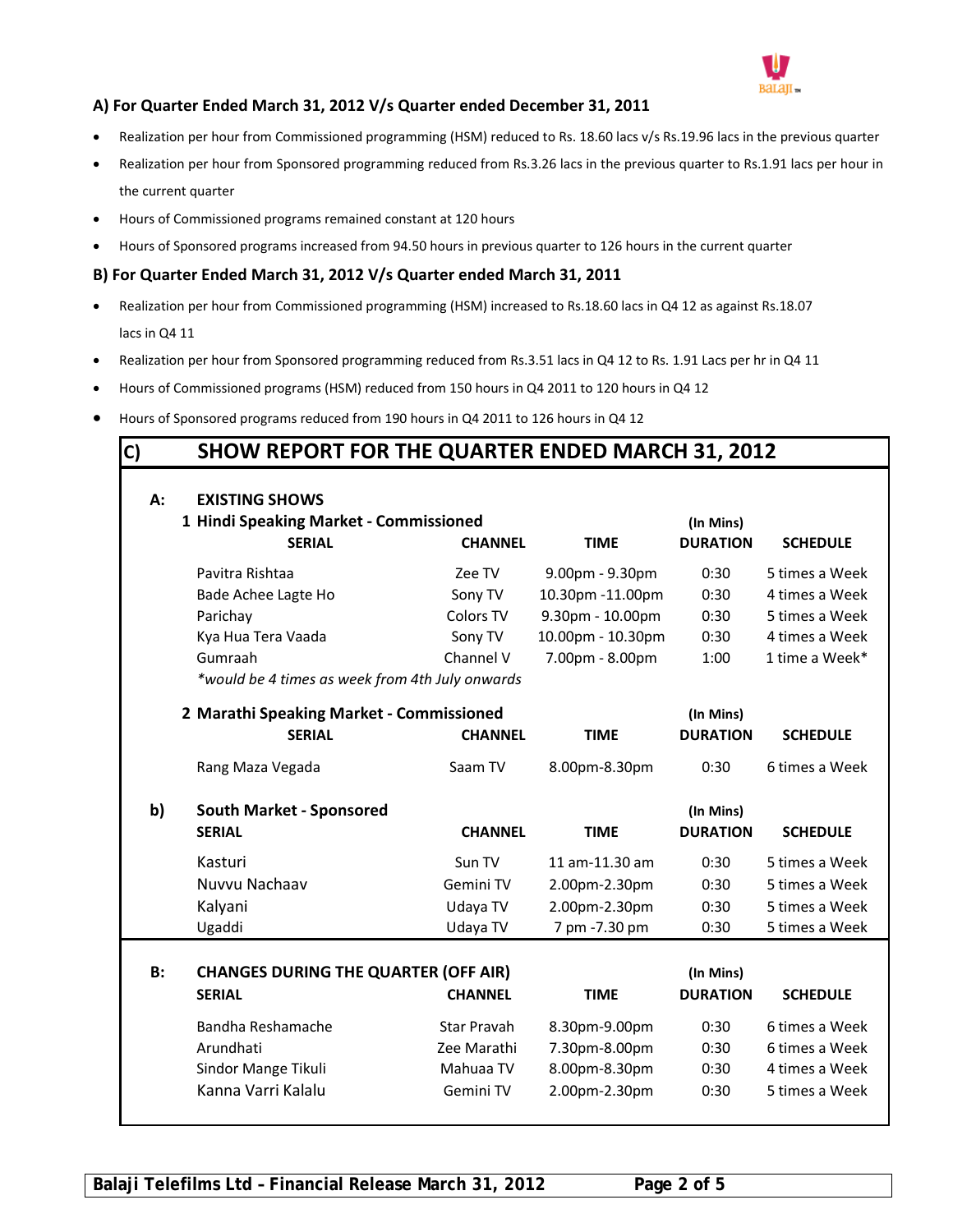#### Management Discussion and Analysis on Financial Results of the Company for the Quarter ended March 31, 2012

#### **1. Revenues**

The Company recorded income from operations in the quarter of Rs.2473 lacs as compared to Rs.2703 lacs for the quarter ended December 31, 2011. Revenue contribution from Commissioned programming (HSM) was Rs. 2232 lacs against Rs. 2395 lacs for quarter ended December 31, 2011, while that of Sponsored programming was Rs. 241 lacs as against Rs. 308 lacs in the same period. The share of commissioned programming in revenues during the quarter was 90% while that of sponsored programming was 10%. The revenue-wise distribution between commissioned and sponsored programming during the quarter ended March 31, 2012, is as follows:

|                       | Revenue for Q Ending (Rupees in Lacs) |               |          | Percentage |               |          |
|-----------------------|---------------------------------------|---------------|----------|------------|---------------|----------|
| <b>Show Type</b>      | $Mar-12$                              | <b>Dec-11</b> | $Mar-11$ | Mar-12     | <b>Dec-11</b> | $Mar-11$ |
| <b>ICommissioned*</b> | 2.232                                 | 2,395         | 2,711    | 90%        | 89%           | 80%      |
| Sponsored             | 241                                   | 308           | 667      | 10%        | 11%           | 20%      |
| <b>Total</b>          | 2,473                                 | 2,703         | 3,378    | 100%       | 100%          | 100%     |

*(\* Excludes regional segment and Event business)*

#### **2. Operational**

#### **A. Content for TV Channel ‐ Programming Mix**

Commissioned & Sponsored Programs

The hour-wise programming distribution during the quarters ended March 31, 2012 as compared to previous year and quarter is as follows:

|                                                  |               | <b>Hours for Q Ending</b> |          | Percentage    |               |          |
|--------------------------------------------------|---------------|---------------------------|----------|---------------|---------------|----------|
| <b>Show Type</b>                                 | <b>Mar-12</b> | <b>Dec-11</b>             | $Mar-11$ | <b>Mar-12</b> | <b>Dec-11</b> | $Mar-11$ |
| Commissioned*                                    | 120           | 120                       | 150      | 49%           | 56%           | 44%      |
| Sponsored                                        | 126           | 94.5                      | 190      | 51%           | 44%           | 56%      |
| <b>Total</b>                                     | 246           | 214.5                     | 340      | 100%          | 100%          | 100%     |
| (* Excludes regional segment and Event business) |               |                           |          |               |               |          |

#### **3. Other Income**

The Other Income during the quarter increased from Rs. 155 lacs in Q3,2011 to Rs.908 lacs in Q4,2012 on account of the sale of discontinued operations.

#### **4. Gross Block**

The Company's fixed assets stood at Rs. 3237.69 Lacs as on March 31, 2012, this includes investment in office building, leasehold improvements, state-of-the art studios, cameras & equipments.

#### **5. Investments**

As on March 31, 2012, the Company's total investments were at Rs.25755.51 lacs including Rs.3000 lacs invested in wholly owned subsidiary – Balaji Motion Pictures Ltd. Out of the above, Rs.20996.21 lacs was invested in units of mutual funds & debentures issued by other corporate & Trusts .

#### **6. Debtors**

The Company's debtors (in days of income) are at 88 days as on March 31, 2012

#### **7. Loans and advances**

A) Short term Loans and advances as at  $31<sup>st</sup>$  March 2012 amounts to Rs.7848.49 Lacs

The Company's principal loans and advances comprised,

1) Loan to the Subsidiary Balaji Motion Pictures Ltd. of Rs.3991.67 lacs,

2) Advance Tax Rs. 3261 lacs

Balaji Telefilms Ltd - Financial Release March 31, 2012 Page 3 of 5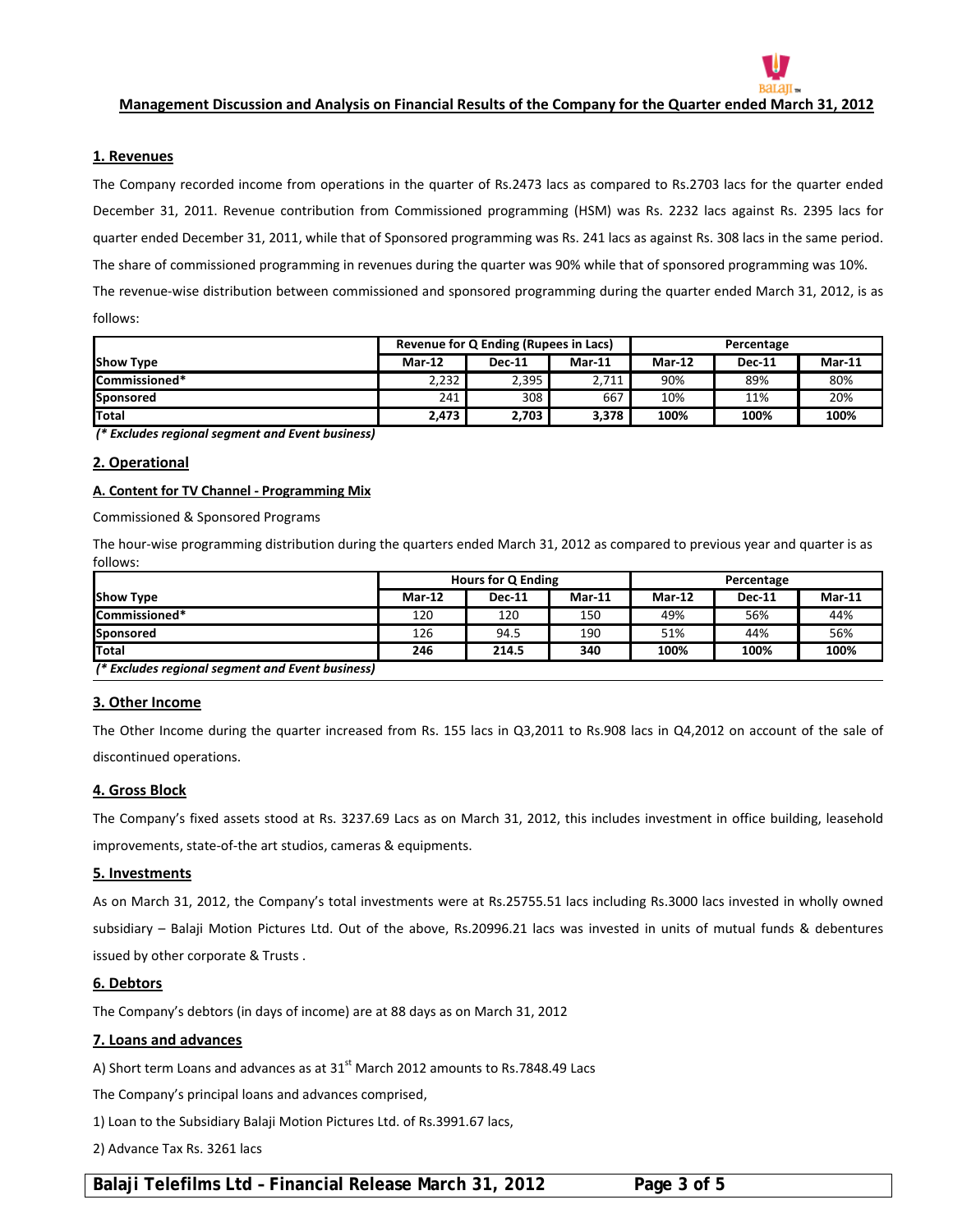

- 3) Other advances Rs.595 Lacs B) Long Term Advances as at  $31<sup>st</sup>$  March 2012 amounts to Rs. 2119 Lacs. The principal loans and advances comprises of; 1) Loan to Balaji Employee Foundation Rs.1000 Lacs
- 2) Deposits for leased properties Rs.1003 Lacs

# **Balaji Motion Pictures Ltd.**

Within three years of its formal existence, BMPL has firmly established its place among the top 5 Indian motion picture studios.

The youngest and fastest growing entity in the business today, BMPL has become synonymous with commercial cutting edge cinematic content supported by intensive and innovative marketing.

The studio has a number of award-winning and acclaimed box office blockbusters to its credit. Once Upon A Time in Mumbaai & Love Sex Aur Dhokha set the ball rolling in 2010.

With four releases, 2011 saw the rapid emergence of Alt Entertainment, BMPL's alternate brand, which stands for new‐age cinema with alternate sensibilities. Shor in the City, an urban drama, emerged as the most acclaimed film of the year, while Ragini MMS, a paranormal thriller made on a shoe-string budget, became the biggest sleeper hit. Alt's foray into regional cinema with its maiden State Award‐winning Marathi co‐production, Taryanche Bait, was received with an overwhelming response and set new box office precedents. The year ended on a crescendo with the runaway success of The Dirty Picture, unarguably, the most acclaimed, celebrated and discussed film of Indian cinema.

Continuing its exponential growth curve, BMPL is expected to release four major productions in 2012‐2013 and six in 2013‐2014.

BMPL achieved a turnover of Rs.5844 Lacs as against Rs.4169 Lacs during the previous fiscal. In the current financial year, BMPL has reported profit of Rs.883 Lacs against a profit of Rs.232 Lacs for the previous fiscal year a comparative financials V/s the previous year financials are as below.

| (Rs. In Lacs)                |                 |                 |  |  |  |
|------------------------------|-----------------|-----------------|--|--|--|
| <b>Particulars</b>           | (Audited)       | (Audited)       |  |  |  |
|                              | $31 - 3 - 2012$ | $31 - 3 - 2011$ |  |  |  |
| Income from Operations       | 5.844           | 4.169           |  |  |  |
| Less: Operating Cost         | 5,019           | 3,911           |  |  |  |
| EBIDTA<br>3                  | 825             | 258             |  |  |  |
| Depreciation<br>4            | 4               | 4               |  |  |  |
| Other Income<br>5            | 61              | 35              |  |  |  |
| Profit Before Tax (PBT)<br>6 | 883             | 289             |  |  |  |
| Less: Tax Expense            |                 | 57              |  |  |  |
| Profit After Tax (PAT)       | 883             | 232             |  |  |  |